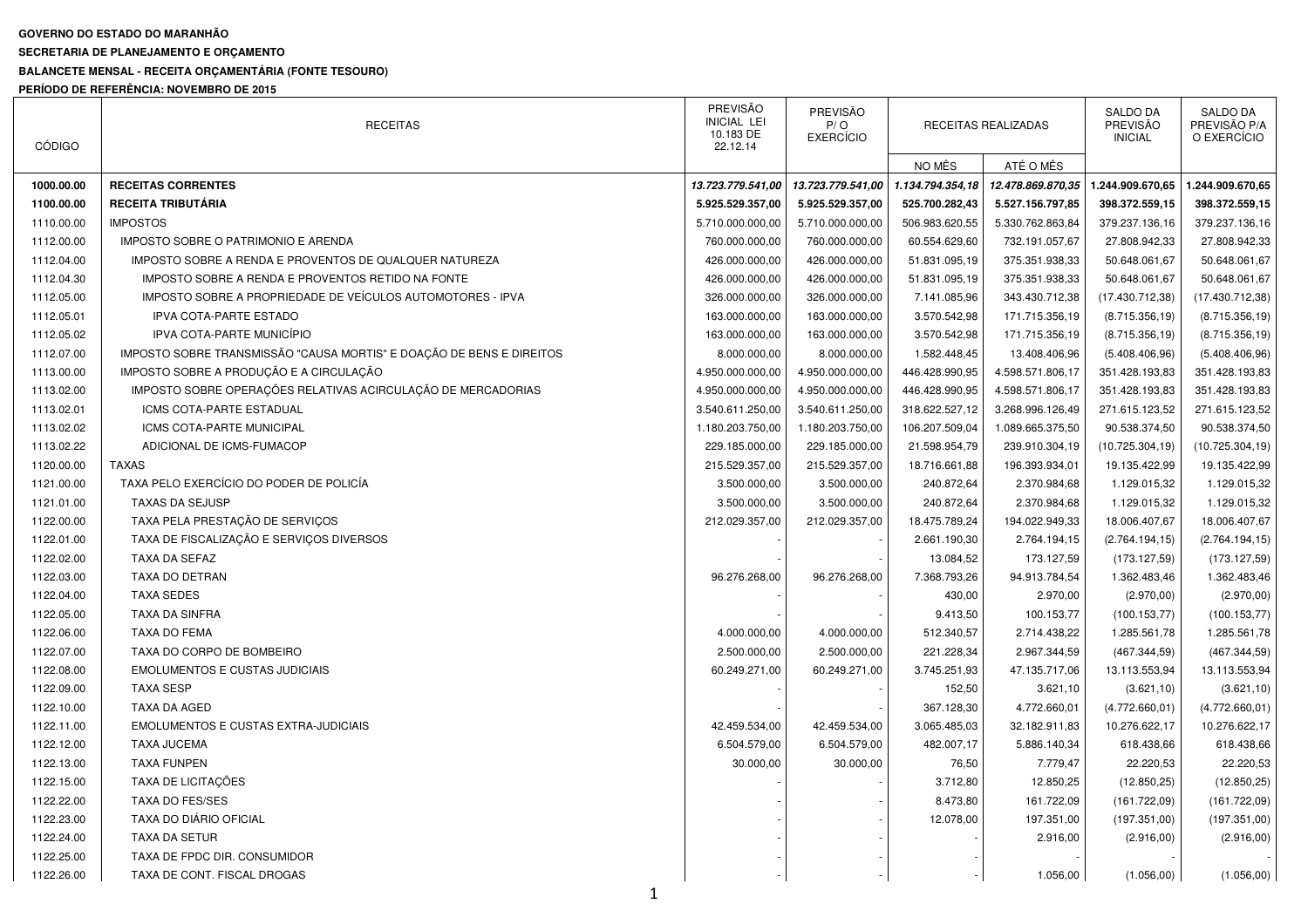| 1122.27.00 | TAXA DA HEMOMAR                                           |                  |                  |                | 186,20           | (186, 20)       | (186, 20)       |
|------------|-----------------------------------------------------------|------------------|------------------|----------------|------------------|-----------------|-----------------|
| 1122.28.00 | TAXA DO TCFA/MA CONTROLE AMBIENTAL                        |                  |                  | 4.317,20       | 8.679,85         | (8.679, 85)     | (8.679, 85)     |
| 1122.31.00 | <b>OUTRAS TAXAS JUDICIAIS</b>                             | 9.705,00         | 9.705,00         | 277,81         | 3.426,37         | 6.278,63        | 6.278,63        |
| 1122.32.00 | TAXAS COMUNS AS DEMAIS SECRETARIAS                        |                  |                  | 347,71         | 9.918,90         | (9.918, 90)     | (9.918, 90)     |
| 1122.33.00 | TAXAS DE REGULAÇÃO CONTROLE E FISC. ARSEP - TRCF          |                  |                  |                |                  |                 |                 |
| 1200.00.00 | RECEITA DE CONTRIBUICÕES                                  |                  |                  |                |                  |                 |                 |
| 1210.00.00 | CONTRIBUICÕES SOCIAIS                                     |                  |                  |                |                  |                 |                 |
| 1210.29.00 | CONTRIB. PREVIDÊNCIÁRIA DO REGIME PRÓPRIO                 |                  |                  |                |                  |                 |                 |
| 1210.29.01 | CONTRIB. PATRONAL-ATIVO CIVIL                             |                  |                  |                |                  |                 |                 |
| 1210.29.02 | CONTRIB. PATRONAL-ATIVO MILITAR                           |                  |                  |                |                  |                 |                 |
| 1210.29.07 | CONTRIB. SERVIDOR-ATIVO CIVIL                             |                  |                  |                |                  |                 |                 |
| 1210.29.08 | CONTRIB. SERVIDOR-ATIVO MILITAR                           |                  |                  |                |                  |                 |                 |
| 1210.29.09 | CONTRIB. SERVIDOR-INATIVO CIVIL                           |                  |                  |                |                  |                 |                 |
| 1210.29.10 | CONTRIB. SERVIDOR-INATIVO MILITAR                         |                  |                  |                |                  |                 |                 |
| 1210.29.11 | CONTRIB. PENSIONISTA CIVIL                                |                  |                  |                |                  |                 |                 |
| 1210.29.12 | CONTRIB. PENSIONISTA MILITAR                              |                  |                  |                |                  |                 |                 |
| 1210.46.00 | COMP. PREV/REG GERAL E OS REG. PROP. PREV. SERV.          |                  |                  |                |                  |                 |                 |
| 1220.00.00 | CONTRIBUIÇÕES ECONÔMICAS                                  |                  |                  |                |                  |                 |                 |
| 1300.00.00 | <b>RECEITA PATRIMONIAL</b>                                | 125.760.105,00   | 125.760.105,00   | 11.228.343,72  | 125.770.253,79   | (10.148,79)     | (10.148,79)     |
| 1310.00.00 | RECEITAS IMOBILIÁRIAS                                     | 1.119,00         | 1.119,00         | (6.657, 74)    | 90.389,00        | (89.270,00)     | (89.270,00)     |
| 1320.00.00 | RECEITAS DE VALORES MOBILIÁRIOS                           | 125.758.986,00   | 125.758.986,00   | 11.235.001,46  | 125.679.864,79   | 79.121,21       | 79.121,21       |
| 1325.00.00 | REMUNERAÇÃO DE DEPÓSITOS BANCÁRIOS                        | 122.919.162,00   | 122.919.162,00   | 11.235.001,46  | 117.145.793,72   | 5.773.368,28    | 5.773.368,28    |
| 1328.00.00 | OUTRAS RECEITAS DE VALORES MOBILIÁRIOS                    | 2.839.824,00     | 2.839.824,00     |                | 8.534.071,07     | (5.694.247,07)  | (5.694.247,07)  |
| 1330.00.00 | RECEITA DE CONCESSÕES E PERMISSÕES                        |                  |                  |                |                  |                 |                 |
| 1340.00.00 | COMPENSACÕES FINANCEIRAS                                  |                  |                  |                |                  |                 |                 |
| 1390.00.00 | OUTRAS RECEITAS PATRIMONIAIS                              |                  |                  |                | 5.338.186,36     | (5.338.186, 36) | (5.338.186,36)  |
| 1600.00.00 | <b>RECEITA DE SERVIÇOS</b>                                |                  |                  | 7.584,14       | 3.879.649,63     | (3.879.649, 63) | (3.879.649, 63) |
| 1600.01.00 | SERVIÇOS COMERCIAIS                                       |                  |                  |                | 2.130.046,78     | (2.130.046,78)  | (2.130.046,78)  |
| 1600.02.00 | SERVIÇOS FINANCEIROS                                      |                  |                  |                |                  |                 |                 |
| 1600.06.00 | SERVIÇOS PORTUÁRIOS                                       |                  |                  |                |                  |                 |                 |
| 1600.12.00 | RECEITAS JUDICIAIS                                        |                  |                  | 7.584,14       | 39.331,85        | (39.331, 85)    | (39.331, 85)    |
| 1600.13.00 | SERVIÇOS ADMINISTRATIVOS                                  |                  |                  |                |                  |                 |                 |
| 1600.16.00 | SERVIÇOS EDUCACIONAIS                                     |                  |                  |                |                  |                 |                 |
| 1600.17.00 | SERVIÇOS AGROPECURIOS                                     |                  |                  |                |                  |                 |                 |
| 1600.30.00 | SERVIÇOS DE TRÂNSITO                                      |                  |                  |                |                  |                 |                 |
| 1600.40.00 | SERVIÇOS AMBIENTAIS                                       |                  |                  |                |                  |                 |                 |
| 1600.99.00 | OUTROS SERVIÇOS                                           |                  |                  |                | 1.710.271,00     | (1.710.271,00)  | (1.710.271,00)  |
| 1700.00.00 | <b>TRANSFERENCIAS CORRENTES</b>                           | 7.512.824.893,00 | 7.512.824.893,00 | 584.186.139,81 | 6.685.529.674,20 | 827.295.218,80  | 827.295.218,80  |
| 1720.00.00 | TRANSFERÊNCIAS INTERGOVERNAMENTAIS                        | 7.483.024.893,00 | 7.483.024.893,00 | 584.186.139,81 | 6.675.416.731,36 | 807.608.161,64  | 807.608.161,64  |
| 1721.00.00 | TRANSFERÊNCIAS DA UNIÃO                                   | 6.283.024.893,00 | 6.283.024.893,00 | 495.674.125,37 | 5.510.809.258,56 | 772.215.634,44  | 772.215.634,44  |
| 1721.01.00 | PARTICIPAÇÃO NA RECEITA DA UNIÃO                          | 5.606.756.137,00 | 5.606.756.137,00 | 450.039.738,23 | 5.048.423.520,13 | 558.332.616,87  | 558.332.616,87  |
| 1721.01.01 | COTA-PARTE DO FUNDO DE PARTICIPAÇÃO DOS ESTADOS           | 5.550.000.000,00 | 5.550.000.000,00 | 446.835.442,63 | 4.999.604.867,34 | 550.395.132,66  | 550.395.132,66  |
| 1721.01.12 | COTA-PARTE DO IMPOSTO SOBRE PRODUTOS INDUSTRIALIZADOS-IPI | 48.287.952,00    | 48.287.952,00    | 3.204.295,60   | 35.187.065,12    | 13.100.886,88   | 13.100.886,88   |
|            | COTA-PARTE ESTADOS                                        | 36.215.964,00    | 36.215.964,00    | 2.403.221,70   | 26.390.298,84    | 9.825.665,16    | 9.825.665,16    |
|            | COTA-PARTE MUNICÍPIOS                                     | 12.071.988,00    | 12.071.988,00    | 801.073,90     | 8.796.766,28     | 3.275.221,72    | 3.275.221,72    |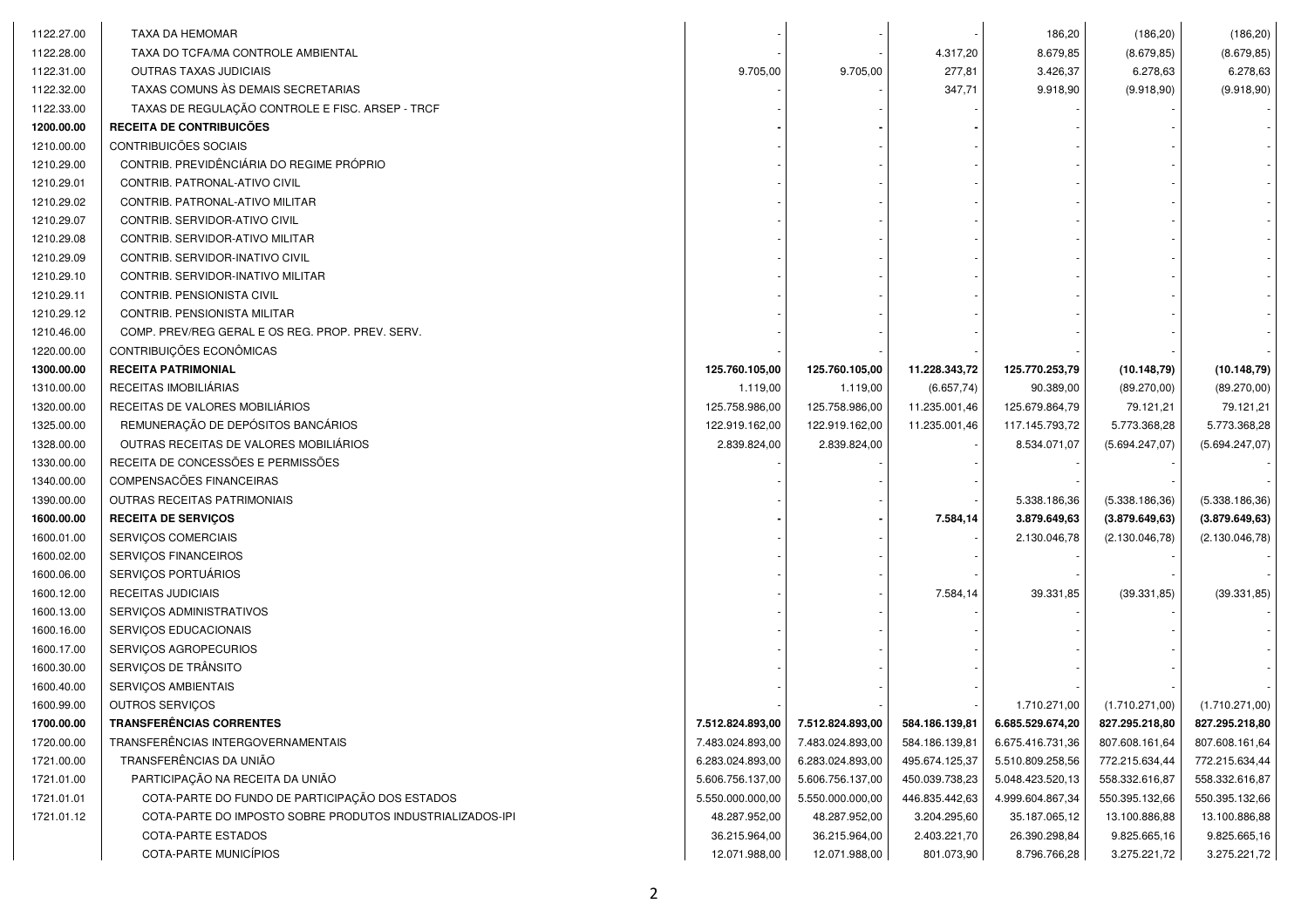| 1721.01.13 | CONTRIBUIÇÃO DE INTERVENÇÃO NO DOMÍNIO ECONÔMICO                       | 8.468.000,00   | 8.468.000,00   |               | 13.631.124,45  | (5.163.124, 45) | (5.163.124, 45) |
|------------|------------------------------------------------------------------------|----------------|----------------|---------------|----------------|-----------------|-----------------|
|            | <b>COTA-PARTE ESTADOS</b>                                              | 6.351.000,00   | 6.351.000,00   |               | 10.223.343,34  | (3.872.343, 34) | (3.872.343, 34) |
|            | COTA-PARTE MUNICÍPIOS                                                  | 2.117.000,00   | 2.117.000,00   |               | 3.407.781,11   | (1.290.781, 11) | (1.290.781, 11) |
| 1721.01.30 | COTA-PARTE CONTRIB. SAL. EDUC. QUOT. EST/FEDERAL                       |                |                |               |                |                 |                 |
| 1721.01.32 | COTA-PARTE IMPOSTOS/O.C. CAMB. E SEG. T.V.M. COMER. OURO               | 185,00         | 185,00         |               | 463,22         | (278, 22)       | (278, 22)       |
| 1721.01.99 | OUTRAS TRANSFERÊNCIAS DA UNIÃO                                         |                |                |               |                |                 |                 |
| 1721.02.00 | TRANSFERÊNCIAS DA UNIÃO                                                |                |                |               |                |                 |                 |
| 1721.22.00 | TRANSFERÊNCIA DA COMPENSAÇÃO FINANCEIRA                                | 75.931.699,00  | 75.931.699,00  | 5.056.726,34  | 53.521.078,06  | 22.410.620,94   | 22.410.620,94   |
| 1721.22.11 | COTA-PARTE COMPENS. FINANC. RECUR. HIDRICOS CFRH                       | 5.638.955,00   | 5.638.955,00   |               | 4.330.313,15   | 1.308.641,85    | 1.308.641,85    |
| 1721.22.20 | COTA-PARTE COMP. FINAC. RECUR. MINERAIS CFEM                           | 1.337.550,00   | 1.337.550,00   | 91.276,91     | 1.455.026,22   | (117.476,22)    | (117.476,22)    |
| 1721.22.70 | COTA-PARTE FUNDO ESPECIAL DO PETRÓLEO - FEP                            | 68.955.194,00  | 68.955.194,00  | 4.965.449,43  | 47.735.738,69  | 21.219.455,31   | 21.219.455,31   |
| 1721.33.00 | TRANSFERÊNCIAS DE RECURSOS DO SISTEMA ÚNICO DE SAÚDE-SUS FUNDO A FUNDO | 402.991.889,00 | 402.991.889,00 | 30.411.429,98 | 310.357.192,93 | 92.634.696,07   | 92.634.696,07   |
| 1721.33.06 | CONV. FUNASA/SES 0371/2009                                             |                |                |               |                |                 |                 |
| 1721.33.07 | CONV. MDS E COMB A FOME PROG. LEITE é VIDA                             |                |                |               |                |                 |                 |
| 1721.33.08 | FUNDO ESTADUAL DE SAUDE SUS                                            |                |                |               |                |                 |                 |
| 1721.33.10 | <b>PROESF</b>                                                          |                |                |               |                |                 |                 |
| 1721.33.11 | CONV. SESPA - FUNDAÇÃO NAC DE SAÚDE Nº140/96DF                         |                |                |               |                |                 |                 |
| 1721.33.14 | CONV.FAEC-FNS DIVERSOS PROGRAMAS                                       |                |                |               |                |                 |                 |
| 1721.33.17 | CONVÊNIO/ SETEPS/ MPAS/ CRECHE/ IDOSOS/ DEFICIENTE                     |                |                |               |                |                 |                 |
| 1721.33.18 | MEDIA/ALTA COMPLEXIDADE VIGILÂNCIA SANITÁRIA                           |                |                |               |                |                 |                 |
| 1721.33.31 | CONVÊNIO GQV/DST - AIDS DO MINISTÉRIO DA SAÚDE                         |                |                |               |                |                 |                 |
| 1721.33.34 | MS/FNS- GOV. ESTADO/GQV/PROJ.ALVORAD                                   |                |                |               |                |                 |                 |
| 1721.33.50 | SAÚDE GESTÃO PLENA                                                     | 402.991.889,00 | 402.991.889,00 | 30.411.429,98 | 310.357.192,93 | 92.634.696,07   | 92.634.696,07   |
| 1721.33.51 | CONVENIOS DIBERSOS MNS/SES                                             |                |                |               |                |                 |                 |
| 1721.33.60 | CONV.MMS PREVENCAO DE CONTROLE DO CANCER                               |                |                |               |                |                 |                 |
| 1721.33.61 | TETO FIANCEIRO VIGILANCIA EM SAUDE (FUNDOVIG)                          |                |                |               |                |                 |                 |
| 1721.33.65 | PROGRAMA ESCOLA TÉCNICA MINIST SAÚDE/SES                               |                |                |               |                |                 |                 |
| 1721.33.67 | CONV. MNS 2109/ SES SANGUE HEMODERIVADOS                               |                |                |               |                |                 |                 |
| 1721.33.68 | CONV. FNS/SES FORTALECIMENTO DE VIG EM SAUDE                           |                |                |               |                |                 |                 |
| 1721.33.69 | CONV.MNS/SES REDE FRIOS                                                |                |                |               |                |                 |                 |
| 1721.33.71 | CONV.426 MNS/SES EPIDEMIOLOGIA                                         |                |                |               |                |                 |                 |
| 1721.33.72 | CONV 1513 MNS/ SES ATENÇÃO A SAÚDE DA MULHER                           |                |                |               |                |                 |                 |
| 1721.33.73 | CONV.MNS 3366/SES FORT.SUS ESTUDOS E PESQUISA                          |                |                |               |                |                 |                 |
| 1721.33.74 | CONV. 3107 MS/ SES A TENÇÃO A SAÚDE DO IDOSO                           |                |                |               |                |                 |                 |
| 1721.33.75 | CONV.MNS 1438 FORTALECIMENTO DOS CONSELHOS                             |                |                |               |                |                 |                 |
| 1721.33.76 | CONV. 2468 MS/ SES PROGR. DE ODONTOLOGIA ESCOLAR                       |                |                |               |                |                 |                 |
| 1721.33.77 | CONV. 3107/04 FNS/ SES/ ATENÇÃO SAÚDE DO HOMEM                         |                |                |               |                |                 |                 |
| 1721.33.78 | CONV.FNS/SES/ATENCAO SAUDE SIST.PENITENCIARIO                          |                |                |               |                |                 |                 |
| 1721.33.81 | PROGRAMA DAS ACOES ALIMENTACAO E NUTRICAO/SUS                          |                |                |               |                |                 |                 |
| 1721.33.99 | OUTRAS TRANSFERÊNCIAS DO SUS                                           |                |                |               |                |                 |                 |
| 1721.35.00 | TRANSFERÊNCIAS DE REC. DO FUNDO NACIONAL DO DESENV. EDUCAÇÃO - FNDE    | 44.381.455,00  | 44.381.455,00  | 1.514.180,47  | 41.671.381,02  | 2.710.073,98    | 2.710.073,98    |
| 1721.35.01 | TRANSFERÊNCIA DO SALÁRIO EDUCAÇÃO                                      | 22.000.000,00  | 22.000.000,00  | 1.563.825,21  | 20.440.769,10  | 1.559.230,90    | 1.559.230,90    |
| 1721.35.03 | TRANSF. FNDE/ PNAE                                                     |                |                |               |                |                 |                 |
| 1721.35.04 | PROGR. DE INTEG. DA EDUC. PROF. PROEJA                                 |                |                |               |                |                 |                 |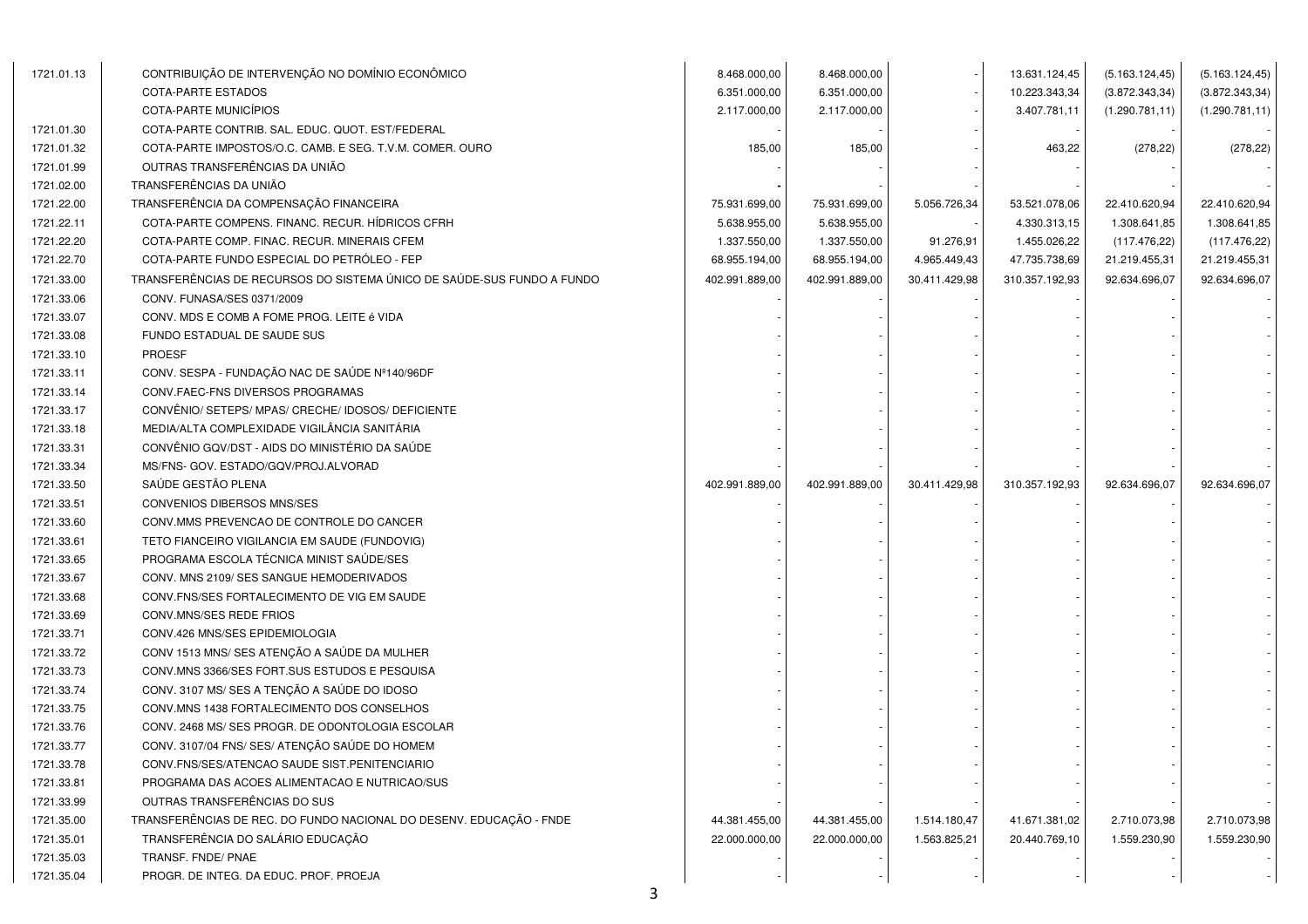| 1721.35.05               | CONVÊNIO UEMA CAPES - DEMANDA<br><b>MERENDA ESCOLAR</b>                                                                                            |                  |                  |               | 20.367.165,20    |                              |                  |
|--------------------------|----------------------------------------------------------------------------------------------------------------------------------------------------|------------------|------------------|---------------|------------------|------------------------------|------------------|
| 1721.35.06<br>1721.35.07 | CONVÊNIO FNDE/SEC. DE EDUCAÇÃO                                                                                                                     | 21.881.455,00    | 21.881.455,00    |               |                  | 1.514.289,80<br>(144.840,00) | 1.514.289,80     |
|                          | CONVÊNIO INEP/ME/CENSO EDUCACIONAL/SEC. EDUCAÇÃO                                                                                                   |                  |                  |               | 144.840,00       |                              | (144.840,00)     |
| 1721.35.08               | <b>OUTRAS TRANSF, DO FNDE</b>                                                                                                                      |                  |                  |               |                  |                              |                  |
| 1721.35.99               |                                                                                                                                                    | 500.000,00       | 500.000,00       | (49.644, 74)  | 718.606,72       | (218.606, 72)                | (218.606, 72)    |
| 1721.36.00               | TRANSFERÊNCIA FINANCEIRA DO ICMS DESONERAÇÃO                                                                                                       | 24.552.450,00    | 24.552.450,00    | 2.046.037,50  | 22.506.412,50    | 2.046.037,50                 | 2.046.037,50     |
| 1721.99.00               | OUTRAS TRANSFERÊNCIAS DA UNIÃO                                                                                                                     | 128.411.263,00   | 128.411.263,00   | 6.606.012,85  | 34.329.673,92    | 94.081.589,08                | 94.081.589,08    |
| 1724.00.00               | TRANSFERÊNCIAS MULTIGOVERNAMENTAIS                                                                                                                 | 1.200.000.000,00 | 1.200.000.000,00 | 88.512.014,44 | 1.164.607.472,80 | 35.392.527,20                | 35.392.527,20    |
| 1724.01.00               | TRANSF. DE REC. DO FUNDO DE MANUTENÇÃO E DE SENV. DA EDUCAÇÃO BÁSICA E DE VALORIZ.<br>DOS PROFISSIONAIS DA EDUCAÇÃO - FUNDEB                       | 608.009.560,00   | 608.009.560,00   | 48.910.997,94 | 540.693.167,31   | 67.316.392,69                | 67.316.392,69    |
| 1724.02.00               | TRANSF. DE REC. DA COMPLEM. DA UNIÃO AO FUNDO DE MANUTENÇÃO E DESENV. DA EDUCAÇÃO<br>BÁSICA E DE VALORIZAÇÃO DOS PROFISSIONAIS DAEDUCAÇÃO - FUNDEB | 591.990.440,00   | 591.990.440,00   | 39.601.016,50 | 623.914.305,49   | (31.923.865, 49)             | (31.923.865, 49) |
| 1730.00.00               | TRANSFERÊNCIAS DE INSTITUIÇÕES PRIVADAS                                                                                                            | 29.800.000,00    | 29.800.000,00    |               | 10.112.942,84    | 19.687.057,16                | 19.687.057,16    |
| 1750.00.00               | TRANSFERÊNCIAS DE PESSOAS                                                                                                                          |                  |                  |               |                  |                              |                  |
| 1760.00.00               | TRANSFERENCIAS DE CONVENIOS                                                                                                                        |                  |                  |               |                  |                              |                  |
| 1900.00.00               | <b>OUTRAS RECEITAS CORRENTES</b>                                                                                                                   | 159.665.186,00   | 159.665.186,00   | 13.672.004,08 | 136.533.494,88   | 23.131.691,12                | 23.131.691,12    |
| 1910.00.00               | MULTAS E JUROS DE MORA                                                                                                                             | 40.095.857,00    | 40.095.857,00    | 4.348.188,74  | 44.465.467,45    | (4.369.610, 45)              | (4.369.610, 45)  |
| 1911.00.00               | MULTAS E JUROS DE MORA/TRIBUTOS                                                                                                                    | 40.095.857,00    | 40.095.857,00    | 4.346.188,74  | 44.463.467,45    | (4.367.610, 45)              | (4.367.610, 45)  |
| 1911.10.00               | MULTAS E JUROS DE MORA DO ICMS                                                                                                                     | 21.392.362,00    | 21.392.362,00    | 2.134.314,51  | 20.067.906,23    | 1.324.455,77                 | 1.324.455,77     |
| 1911.12.00               | MULTAS E JUROS MORA DIV. ATIVA                                                                                                                     | 3.341.409,00     | 3.341.409,00     | 266.633,54    | 4.772.319,44     | (1.430.910, 44)              | (1.430.910, 44)  |
| 1911.13.00               | MULTAS E JUROS DE MORADO ITCD                                                                                                                      |                  | 0                | 54516,38      | 753.863,60       | (753.863, 60)                | (753.863, 60)    |
| 1911.14.00               | MULTAS E JUROS DE MORADO FUMACOP                                                                                                                   | 10.377,00        | 10.377,00        | 1.177,55      | 164.500,05       | (154.123,05)                 | (154.123,05)     |
| 1911.16.00               | MULTAS E JUROS DE MORA DO IPVA                                                                                                                     | 418.350,00       | 418.350,00       | 250.784,32    | 1.322.420,94     | (904.070, 94)                | (904.070, 94)    |
| 1911.17.00               | <b>INDENIZAÇÕES</b>                                                                                                                                |                  |                  |               |                  |                              |                  |
| 1911.18.00               | <b>RESTITUIÇÕES</b>                                                                                                                                |                  |                  |               |                  |                              |                  |
| 1911.19.00               | MULTAS DE TRNSITO                                                                                                                                  |                  |                  |               |                  |                              |                  |
| 1911.24.00               | MULTAS E JUROS DE MORA DO ICMS - MUNICÍPIO                                                                                                         | 3.242.642,00     | 3.242.642,00     | 259.795,70    | 2.749.456,36     | 493.185,64                   | 493.185,64       |
| 1911.25.00               | MULTAS E JUROS DE MORA DO IPVA - MUNICÍPIO                                                                                                         | 386.745,00       | 386.745,00       | 165.262,49    | 983.126,13       | (596.381, 13)                | (596.381, 13)    |
| 1911.26.00               | MULTAS E JUROS DE MORA DIV. ATIVA - MUNICÍPIO                                                                                                      | 746.781,00       | 746.781,00       | 45.385,44     | 872.131,81       | (125.350, 81)                | (125.350, 81)    |
| 1911.99.00               | MULTAS E JUROS DEMORA - OUTROS TRIBUTOS                                                                                                            | 10.557.191,00    | 10.557.191,00    | 1.168.318,81  | 3.203.780,02     | 7.353.410,98                 | 7.353.410,98     |
| 1919.00.00               | MULTAS E JUROS DE MORA DE OUTRAS RECEITAS                                                                                                          |                  |                  | 2.000,00      | 2.000,00         | (2.000, 00)                  | (2.000, 00)      |
| 1919.15.00               | <b>MULTAS DIVERSAS</b>                                                                                                                             |                  |                  | 2.000,00      | 2.000,00         | (2.000, 00)                  | (2.000, 00)      |
| 1919.16.00               | MULTAS DE TRÂNSITO                                                                                                                                 |                  |                  |               |                  |                              |                  |
| 1920.00.00               | INDENIZAÇÕES E RESTITUIÇÕES                                                                                                                        | 54.176.472.00    | 54.176.472,00    | 1.744.225,68  | 18.039.053,21    | 36.137.418,79                | 36.137.418,79    |
| 1921.00.00               | <b>INDENIZAÇÕES</b>                                                                                                                                | 54.176.472,00    | 54.176.472,00    | 1.744.225,68  | 18.039.053,21    | 36.137.418,79                | 36.137.418,79    |
| 1921.01.00               | COMPENSAÇÃO FINANCEIRA P/ OUTROS RECURSOS HÍDRICOS                                                                                                 | 23.857,00        | 23.857,00        |               |                  | 23.857,00                    | 23.857,00        |
| 1921.03.00               | COMPENSAÇÃO FINANCEIRA ÓLEO BRUTO                                                                                                                  |                  |                  |               |                  |                              |                  |
| 1921.09.00               | OUTRAS INDENIZAÇÕES E RESTITUIÇÕES                                                                                                                 | 53.537.795,00    | 53.537.795,00    | 1.744.225,68  | 18.033.490,33    | 35.504.304,67                | 35.504.304,67    |
| 1921.99.00               | OUTRAS INDENIZAÇÕES                                                                                                                                | 614.820,00       | 614.820,00       |               |                  | 614.820,00                   | 614.820,00       |
| 1922.00.00               | <b>RESTITUIÇÕES</b>                                                                                                                                |                  |                  |               |                  |                              |                  |
| 1922.10.00               | COMPENSAÇÃO PREVIDENCIÁRIA                                                                                                                         |                  |                  |               |                  |                              |                  |
| 1922.99.00               | OUTRAS RESTITUIÇÕES                                                                                                                                |                  |                  |               |                  |                              |                  |
| 1930.00.00               | RECEITA DA DÍVIDA ATIVA                                                                                                                            | 14.532.857,00    | 14.532.857,00    | 5.027.157,69  | 36.988.420,33    | (22.455.563,33)              | (22.455.563,33)  |
| 1931.00.00               | RECEITA DA DÍVIDA ATIVA TRIBUTÁRIA                                                                                                                 | 13.118.711,00    | 13.118.711,00    | 4.856.990,45  | 33.176.263,60    | (20.057.552,60)              | (20.057.552,60)  |
| 1931.10.00               | RECEITA DA DÍVIDA ATIVA TRIBUTARIA                                                                                                                 |                  |                  |               |                  |                              |                  |
| 1931.11.00               | RECEITA DA DIVIDA ATIVA DO ICMS                                                                                                                    | 11.521.231,00    | 11.521.231,00    | 584.945,80    | 14.349.909,04    | (2.828.678,04)               | (2.828.678,04)   |